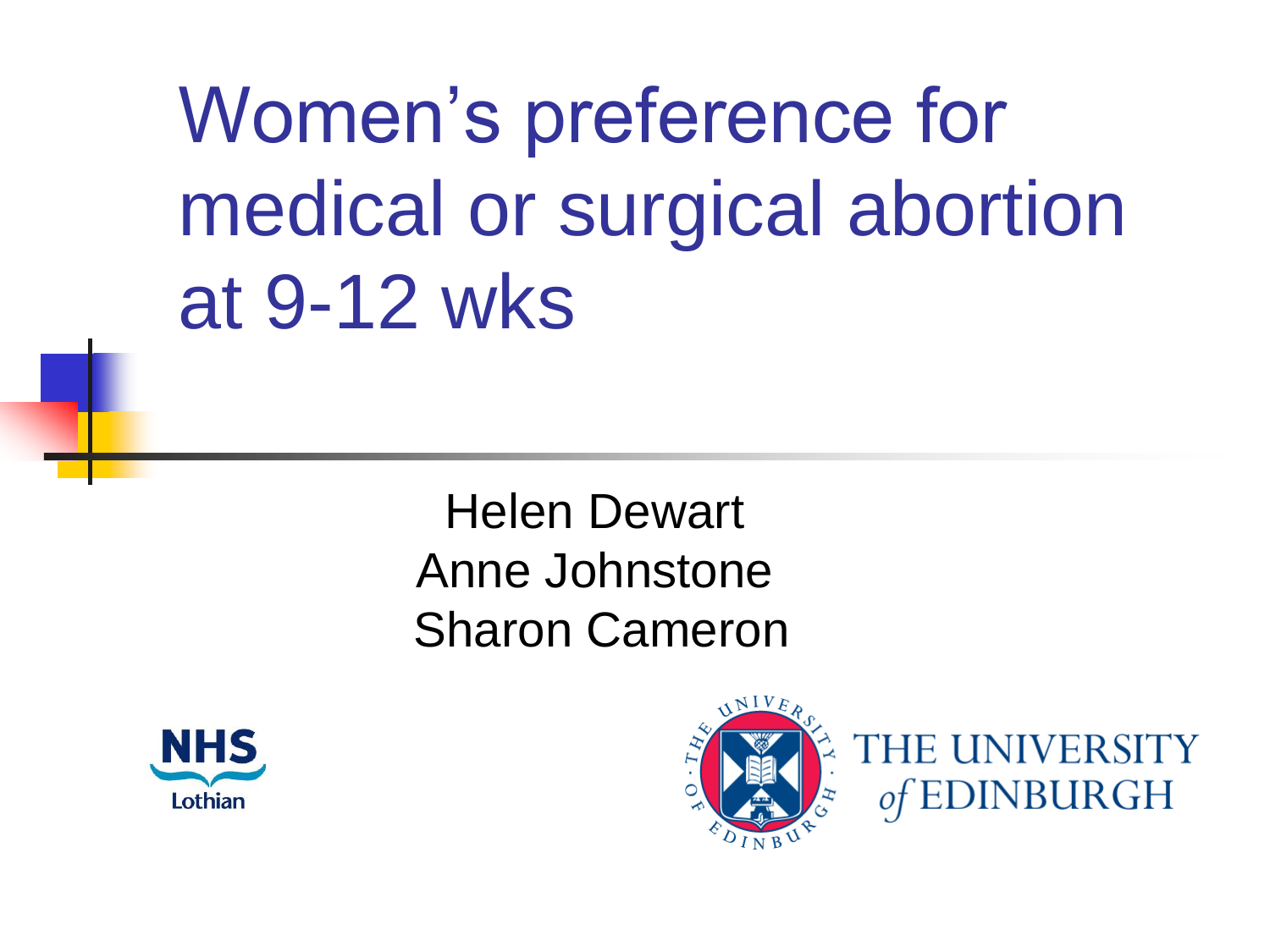## **Background**

- Medical abortion 9-12 wks in Scotland
- Success rates 96% Aberdeen (Hamoda et al 2005)
- **Regimen:**
- Mifepristone 200mg oral
- Misoprostol 800mcg pv, repeat dose 400mcg 3hrly as required
- **Mean 2.3 doses**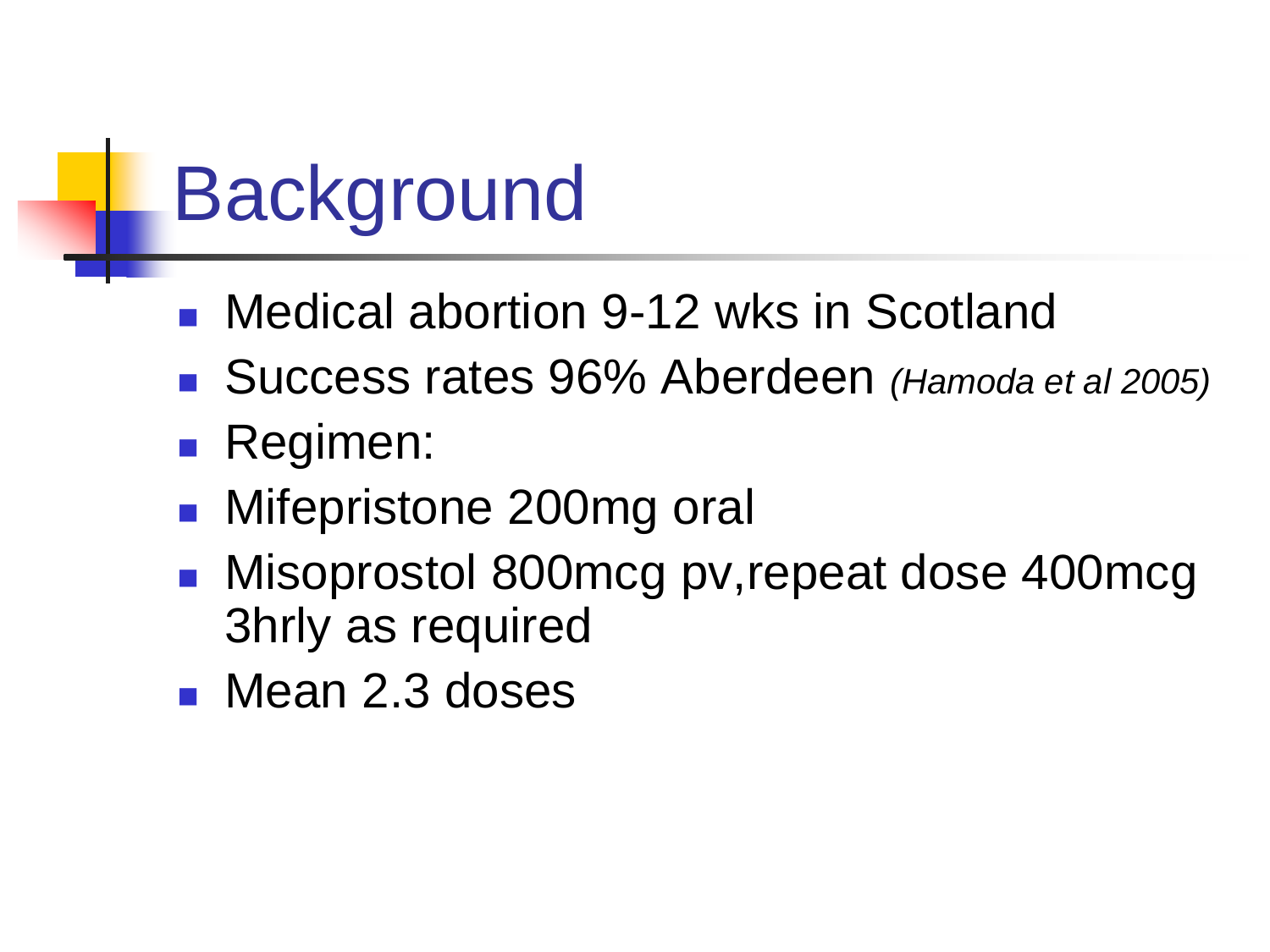# Aim

- Royal Infirmary of Edinburgh currently only offers surgical abortion at 9-12 weeks
- **Determine proportion of women** who would choose MTOP at this gestation if it were available ?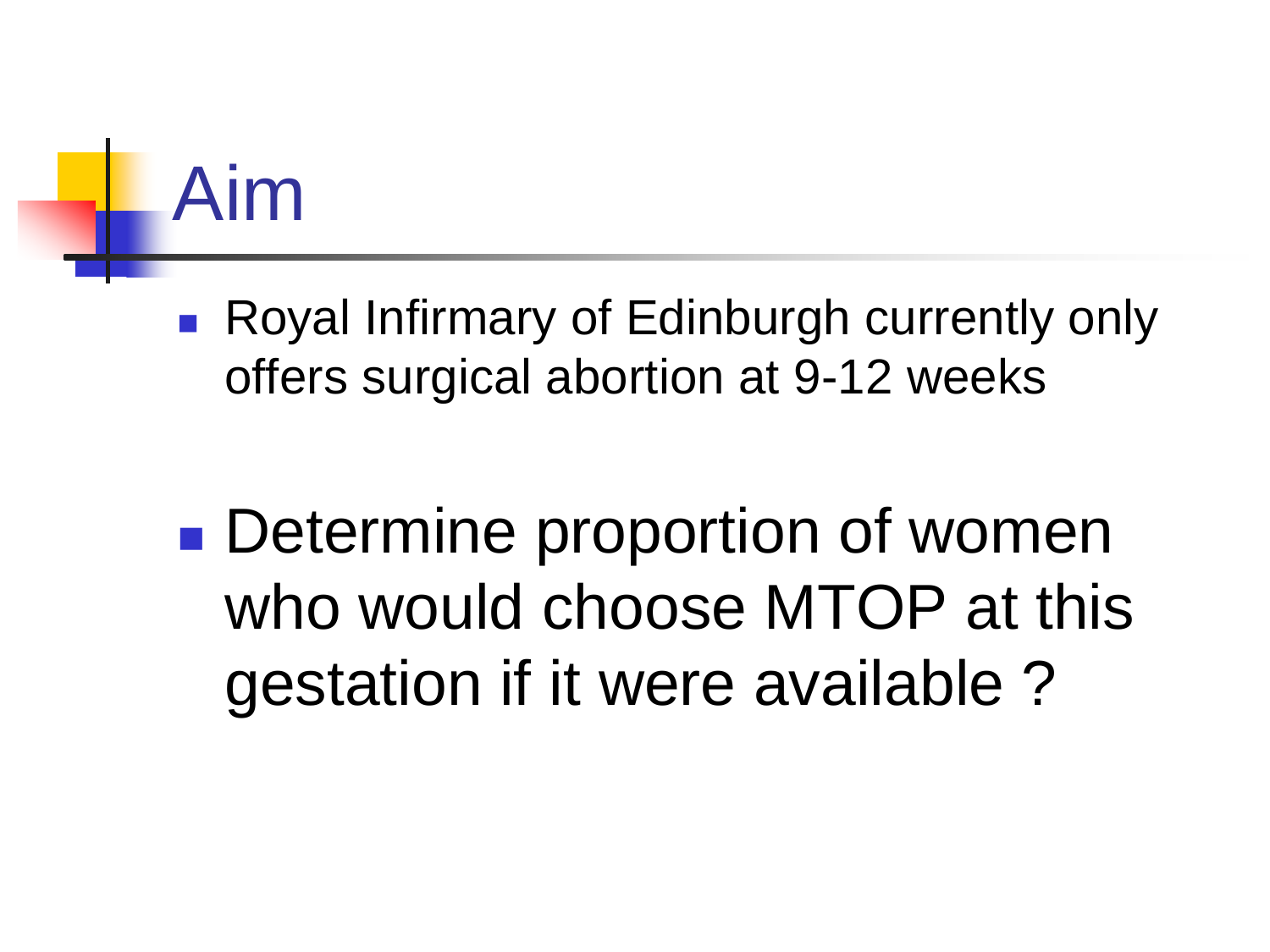#### **Methods**

- Self-administered questionnaire
- **Nomen request TOP at RIE 9-12 wks**
- Dec '11- May '12
- Days when research nurses present
- Brief introduction of what would be involved in medical method at 9-12 wks
- State reasons for choice of method
- **Nould choose medical if travel 40km to** another hospital ?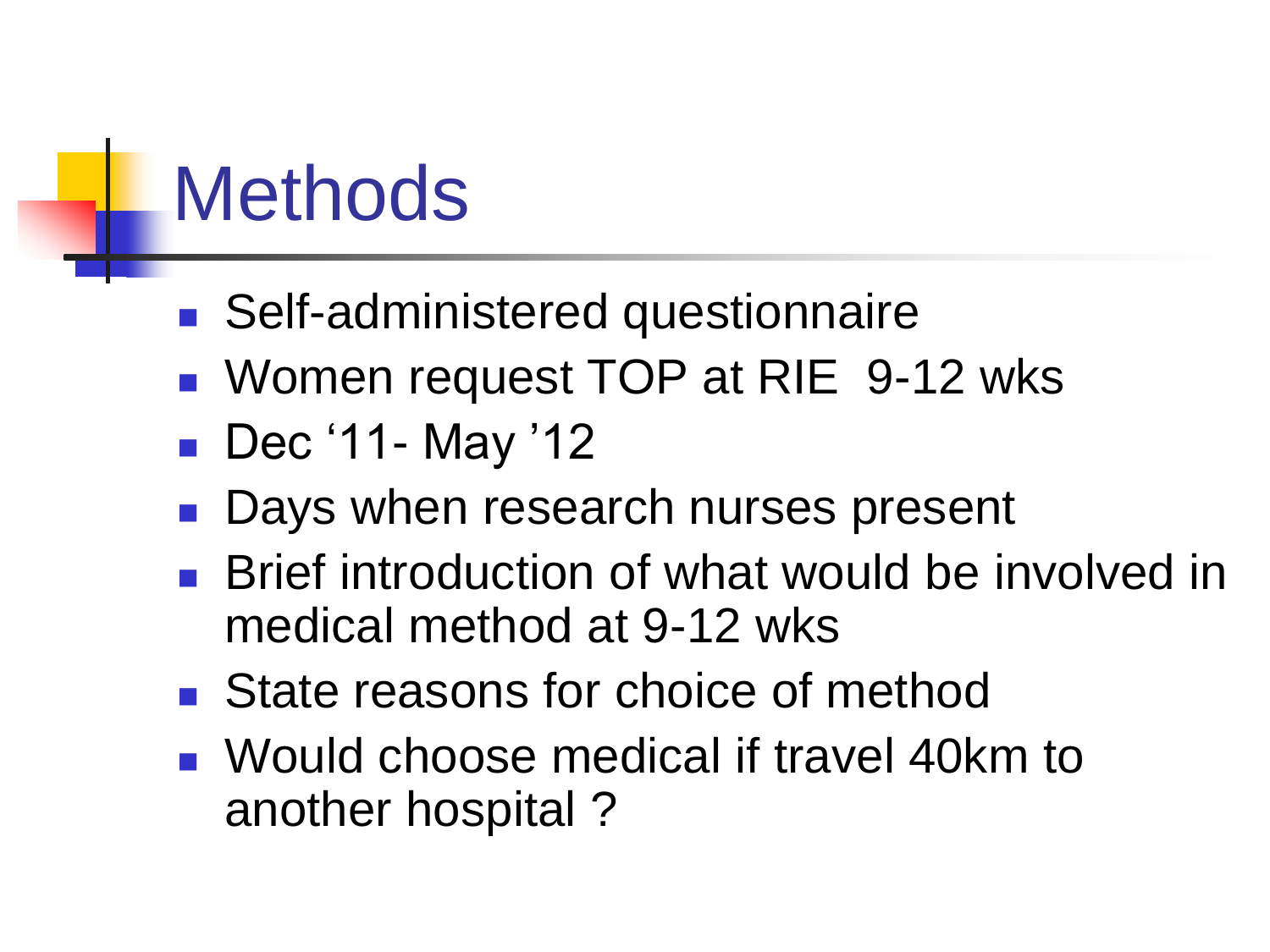#### **Results**

- 77 women completed questionnaire (49% of 9-12 wks)
- **Age 15-42**
- 51 (66%) definitely/probably choose medical
- 16 (21%) prefer surgical
- **10 (13%) unsure**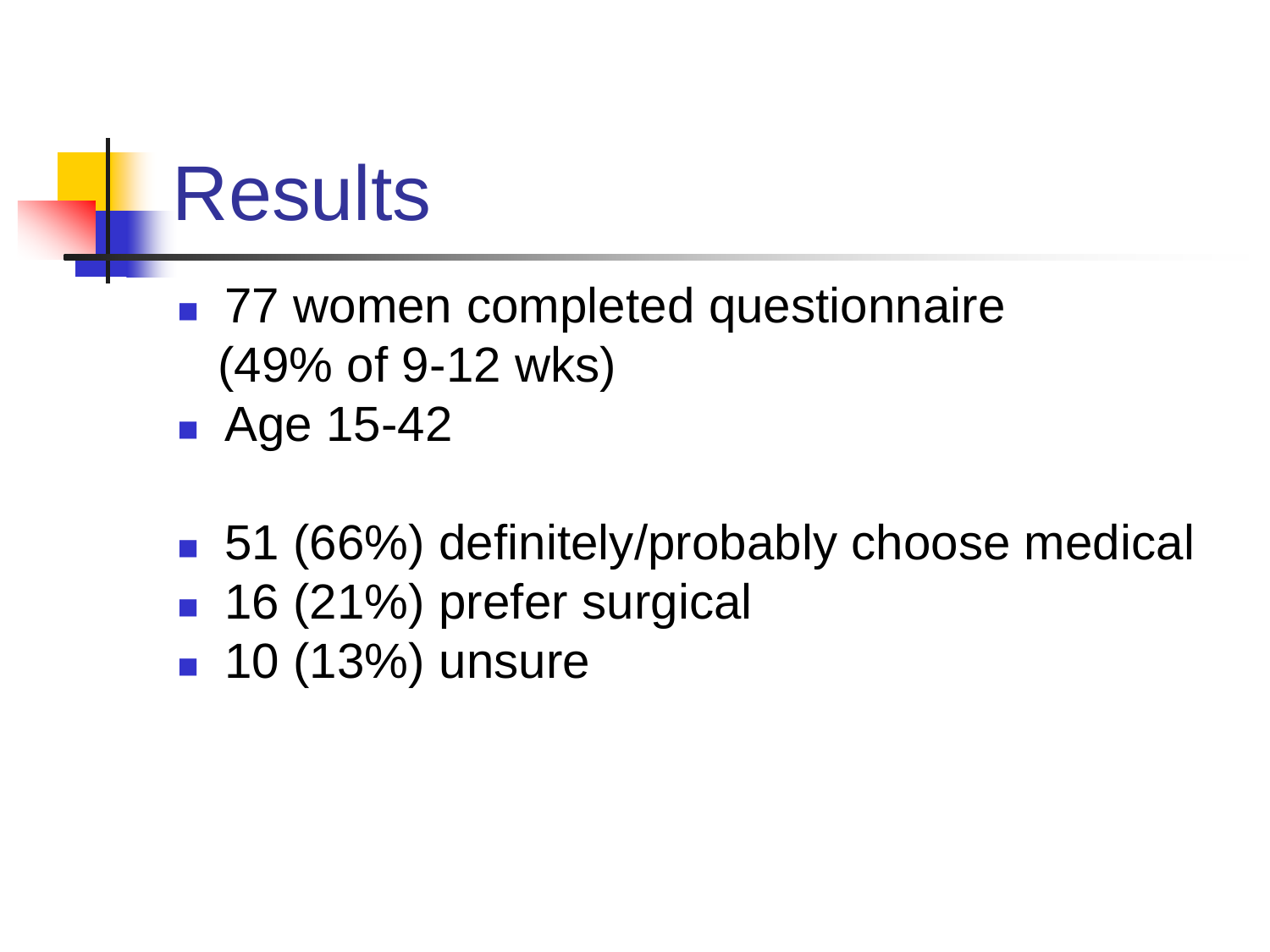## **Demographics**

|                       | <b>Medical N=51</b> |      | Surgical N=16 |      |
|-----------------------|---------------------|------|---------------|------|
|                       | N                   | (%)  | N             | (%)  |
| Age (mean)/yrs        | 25                  |      | 25            |      |
| <b>Previous birth</b> | 14                  | (27) |               | (44) |
| <b>Previous TOP</b>   | 18                  | (35) | 8             | (50) |
| Affluent*             | 14                  | (27) | $\bigcap$     |      |
| Mod deprived*         | 30                  | (59) | 13            | (81) |
| Sev deprived*         |                     | (14) | 3             | 19)  |

\* Based upon Scottish postcodes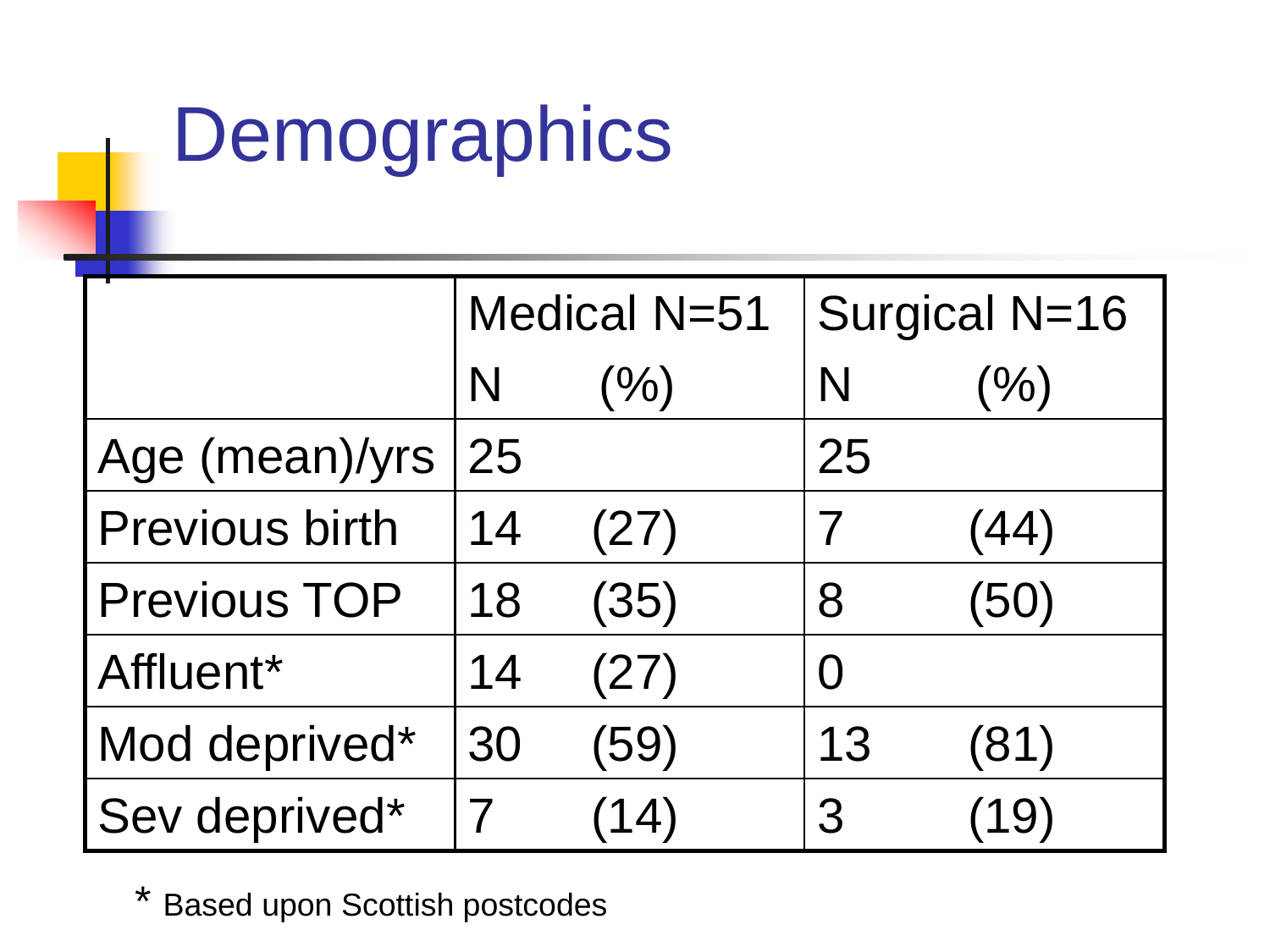## Reasons for preference

÷

| <b>Medical</b>       | N=46 comments |
|----------------------|---------------|
| <b>Less risk</b>     | (33%)<br>17   |
| <b>Easier</b>        | (27%)<br>14   |
| Less invasive        | 13(25%)       |
| <b>Surgical</b>      | N=22 comments |
| Less distress/pain   | (63%)<br>10   |
| Easier/more reliable | (38%)<br>6    |
| Quicker              | (25%)<br>4    |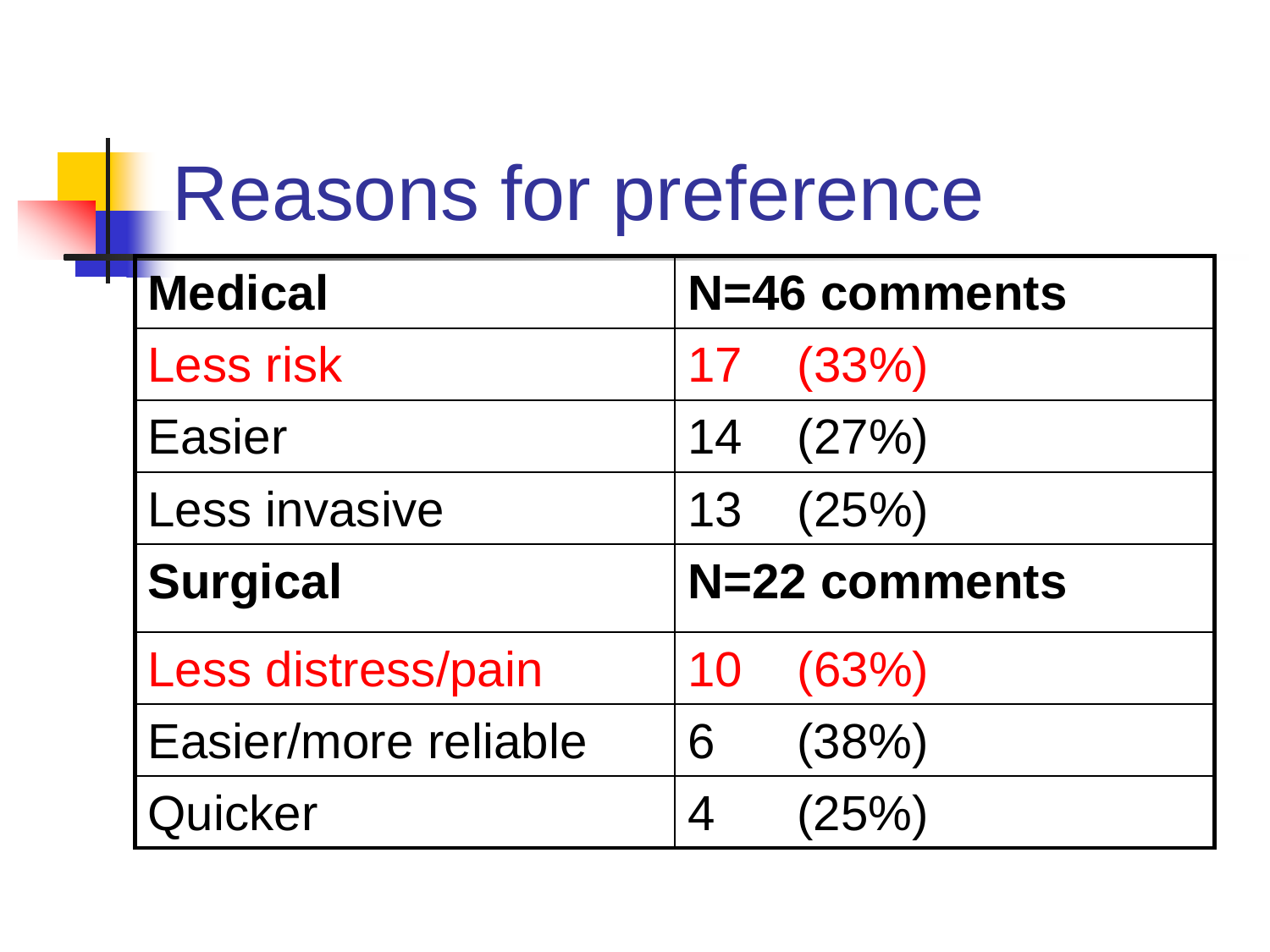Still choose medical if had to travel 40km to another hospital ?

■ Out of 51 that would choose medical :

- Definitely/probably 38 (74%) • Not travel 6 (12%)
- Unsure 7 (14%)
-